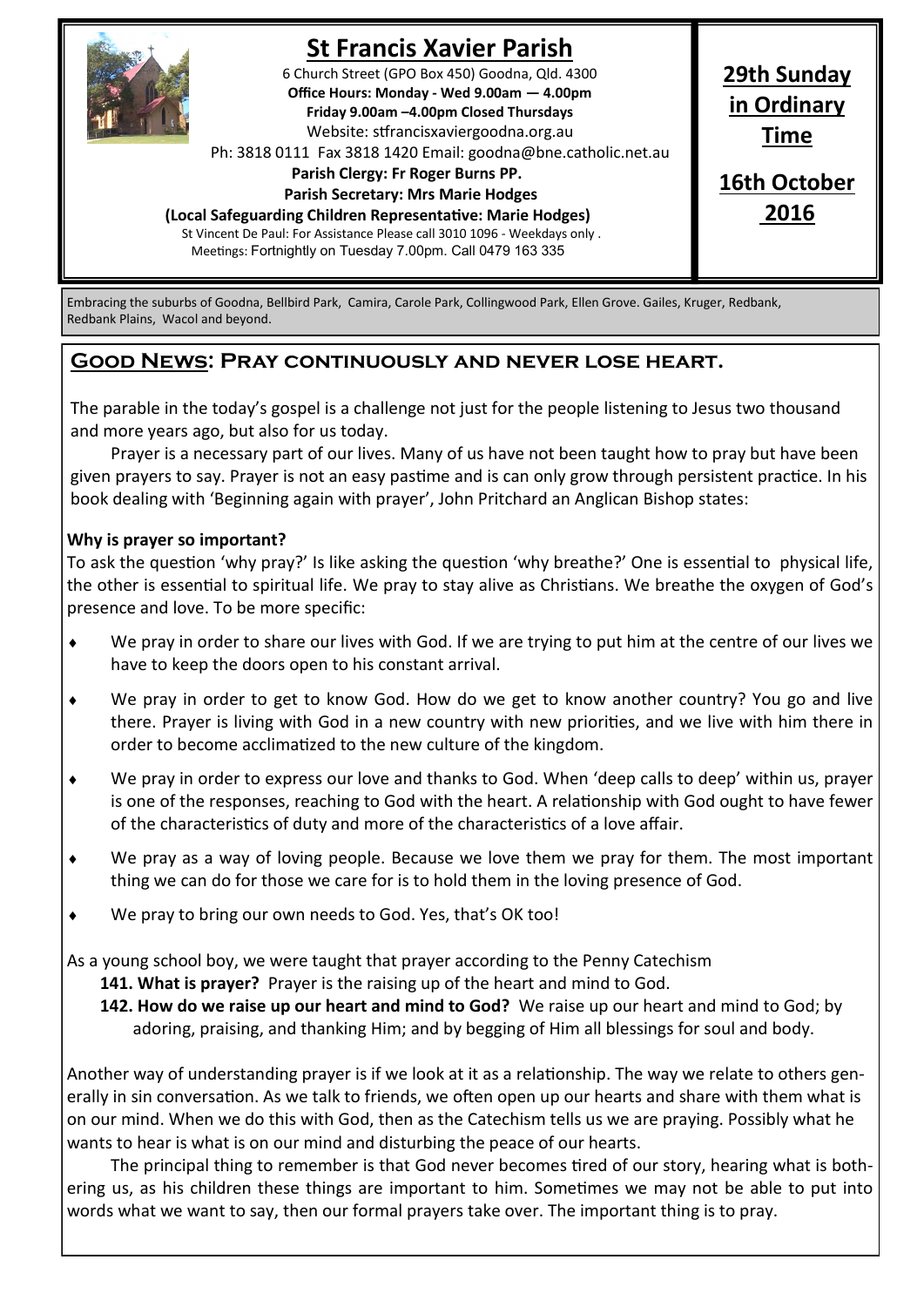**No Weekly Mass this week.** Fr Roger is away on retreat this week, so unfortunately, there will be no morning Mass.

**Sacramental Preparation:** because of the low response to the sacramental Preparation for Reconciliation, the Course planned for this month has been put back.

**Confession: The Sacrament of Reconciliation.** Possibly one of the reasons for the low response for the sacramental preparation, is that the majority of adults do not make use of this Sacrament. The reconciliation rite at the beginning of each Eucharist, deals with what we call venial sins. That does not mean that the going to 'Confession" has lost its place.

From time to time it is good to take stock and approach this sacrament, even if we have not committed a grave or mortal sin. How are we really with God and neighbour is an important assessment for us to make. Sometimes in looking at what acts make us keep asking God for his forgiveness can reveal the real sin that lies behind our sinning. With the help of God and the priest in the sacrament of Reconciliation, we can begin to tackle our waywardness and hopefully sin less. In the same way.

**Date Claimer** Saturday 22 October 2016 Our Lady of Fatima-Rosary Bouquet, St Stephen's Cathedral Elizabeth St Brisbane. 10.30 am Rosary; 11.30 Mass, Celebrant Archbishop Coleridge followed by a Procession to Villa Maria Warren St Fortitude Valley.

**On Going Faith Education.** Last week I attended a meeting with some of the people responsible for the RCIA in the parishes of St Mary's Ipswich, Booval and here in St Francis Xavier's. During the Advent period on Wednesdays, there will be the opportunity for parishioners to join in with those preparing for entry into the Catholic Church, for a series of talks.

Here in St Francis Xavier, there will be the opportunity for parishioners to join with the candidates enrolled in the RCIA and their sponsors for fort-nightly meetings in the parish.

We never stop learning about our faith, the Church is changing as a living being, There is a wealth of wisdom in past practices and many challenges facing our Church at this time. Make a date in your diary, watch out for detail in further newsletters.

**RCIA: Rite of Christian Initiation for Adults** At the present time we have six enquirers for reception into the Catholic Church. They have started their journey which may take several months. We would like to appeal for help for someone to act as a sponsor for a gentleman in the programme. This would be in the form of being his 'sponsor'. To journey with him, would mean meeting with him if possible each week, to attend the preparation sessions with him and accompany him to Mass (9.00am). If you are able to help, then please contact Fr Roger or Jane Donovan.

**Consilium Gathering.** Vocation Brisbane is hosting a Consilium Gathering for young men discerning the call to priesthood to gather for Mass and dinner before hearing the vocation story of a priest from the Archdiocese on Thursday, 20th October at Canali House (47 Clyde road, Herston), starting at 6.30pm and wrapping up by 9pm. If you are interested please contact Adam Burns on 07 3324 3352 or email: burnsa@bne.catholic.net.au

**Parish Centre** This week the kitchen in the Parish Centre has been replaced, the carpet and lino have also been replaced. Any groups using the Parish Centre please ensure that it is left spotless and any spills on the floor cleaned up. If you notice any damage in the Centre please let the office know.

**Humour** Mrs. Smartt was fumbling in her purse for her offering when a large television remote fell out and clattered into the aisle.

The curious usher bent over to retrieve it for her and whispered, "Do you always carry your TV remote to church?"

No," she replied, "but my husband refused to come with me this morning, and I figured this was the most evil thing I could do to him legally."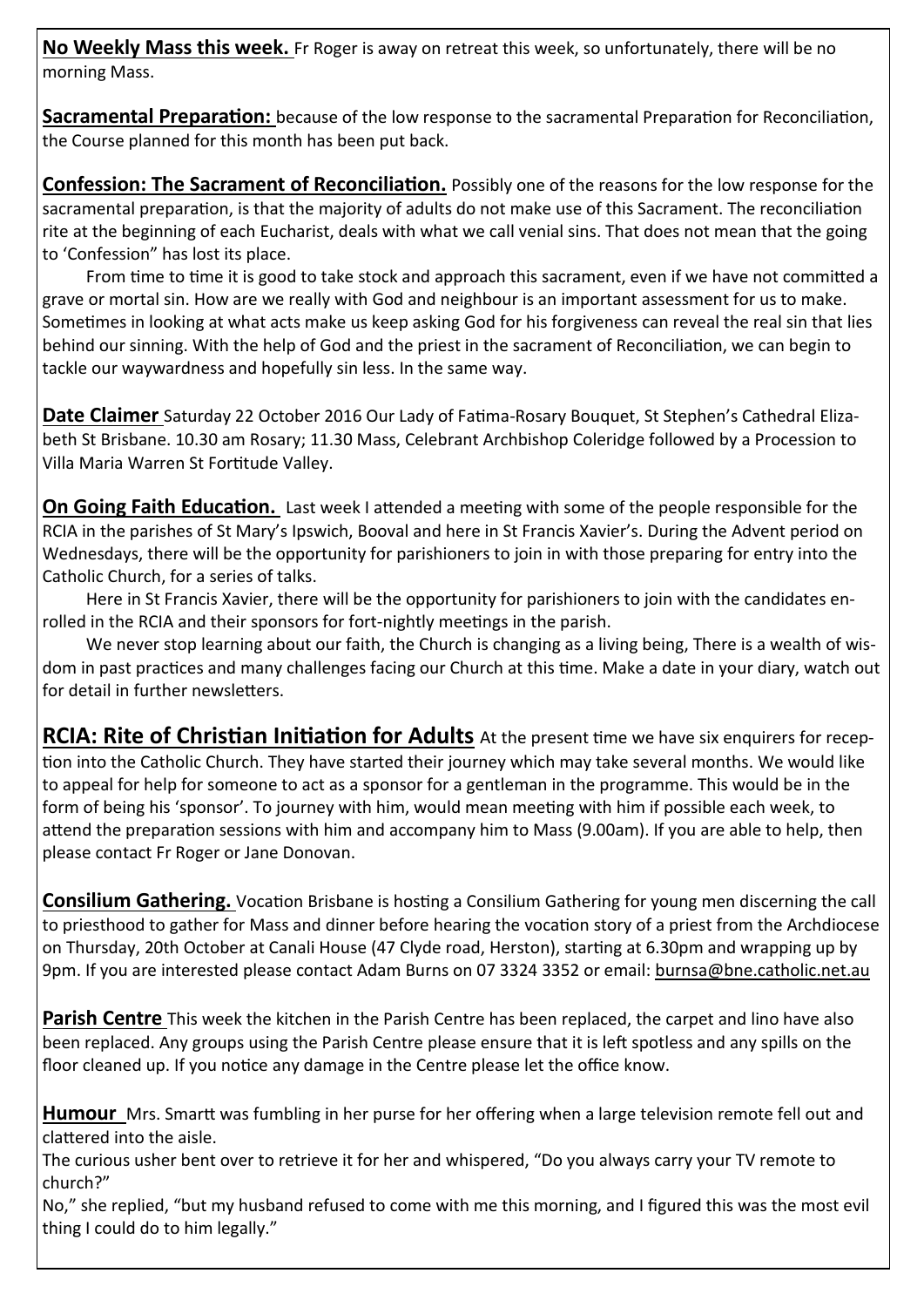## Spirituality for Life



The voice of the Spirit speaking of gratitude, generosity, responsibility and increase



*Each one of you has received a special grace, so, like good stewards responsible for all these varied graces of God, put it out at the service of others." (1 Peter 4:10)* 

## **29th Sunday in Ordinary Time.**

*"…be persistent whether it is convenient or inconvenient..." 2 Timothy 4:2* It is not always convenient to be a good steward, especially when all the temptations of our busy and materialistic world get in the way. Now add our own pride and ego into the equation and living a stewardship lifestyle may be downright uncomfortable! Remember, God didn't call us to be comfortable. He

called us to be faithful. *(Accessed on 11th October 2016 from http://archstl.org/stewardship/page/bulletininserts)*

## **Stewardship of Prayer**

"These linked realities, discipleship and stewardship, then make up the fabric of a Christian Life in which each day is lived in an intimate, personal relationship with the Lord."

"Jesus is the supreme teacher of Christian Stewardship, as he is of every other aspect of Christian life; and in Jesus' teaching and life-emptying is fundamental."

#### **Private Prayer:**

- D PRAY THE ANGELUS ONCE DAILY
- □ Read the Bible 15 minutes daily
- $\Box$  Pray the Morning Offering once daily
- □ Pray an Act of Contrition going to bed each night
- □ Say and Our Father, Hail Mary, and Glory Be before work each day
- □ SPEND TIME WEEKLY IN EUCHARISTIC ADORATION
- □ READ THE SCRIPTURES BEFORE MASS
- □ Pray a Rosary once per week
- $\Box$  Make the Stations of the Cross once per week
- □ Offer my suffering (physical, mental, emotional, spiritual) as a prayer
- □ Pray grace before meals once daily
- $\Box$  Pray with MY spouse once weekly

#### **Public Prayer**

- □ JOIN THE PRAYER LINE (CALL PARISH OFFICE 38180111)
- $\Box$  GO TO CONFESSION ONCE PER MONTH
- □ Join Rosary group (6.30pm Wednesdays @ **S**t Francis Xavier's)
- $\Box$  Join Divine Mercy Prayer Group (6.0pm Mondays @ St Francis Xavier's)

There is no other way of Christian prayer than Christ. Whether our prayer is communal or personal, vocal or interior, it has access to the Father only if we pray "in the name" of Jesus. The sacred humanity of Jesus is therefore the way by which the Holy Spirit teaches us how to pray to God our Father. (Catechism of the Catholic Church #2664)

#### **How to use this sheet:**

Read through the list of ways of praying. Tick the boxes that correspond to your prayer pattern Think about how you can increase your time in prayer Mark the box nest to the one you are going to use to increase your prayer time.